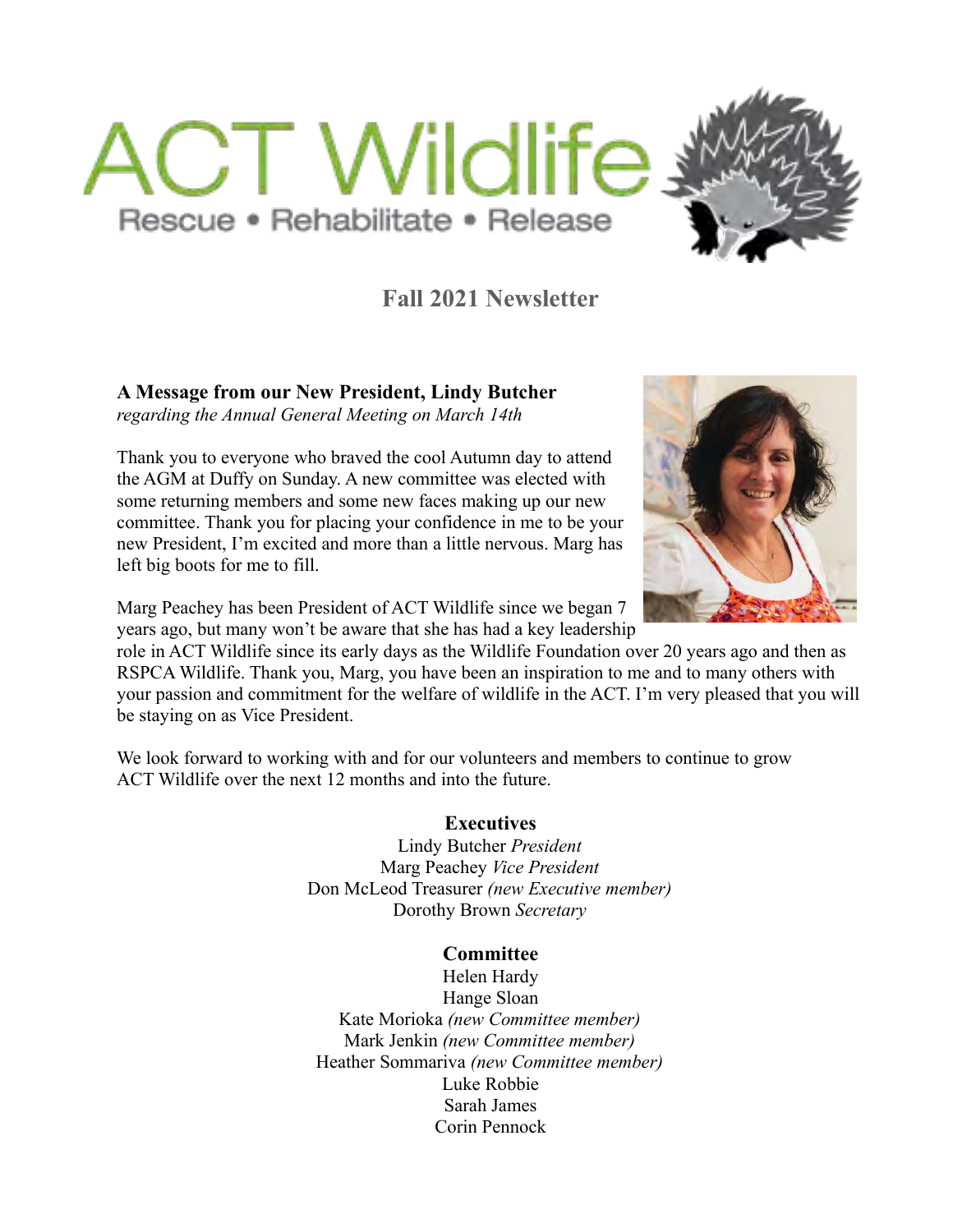## **A Farewell from our Past President, Marg Peachey**

I am really pleased that Lindy Butcher is taking over from me as President. I needed to step back as I was getting tired after 8 years in the job. It took me a little while to convince Lindy. She will be a fantastic President and is already full of fresh ideas and getting well and truly stuck into the role. I wish her all the best and I am sure ACT Wildlife will blossom in her care.

It is amazing how quickly the time has gone, from when we decided to start ACT Wildlife when the RSPCA was no longer taking in wildlife in early 2013. From a friendly BBQ in our backyard with the solid wildlife carers from RSPCA Wildlife the decision was made



to start a group. That involved so much effort - licenses, website, setting up WildMan and the phone system, creating a charity and making contacts within the ACT Government; by November we were taking in animals. Our growth was exponential and continues like a whirlwind. From small beginnings setting up a business with no money we have finally hit the road running. Time for me to step back.

## **AGM Welcome Speech**

*by Genevieve Jacobs* 

Ladies and gentlemen, good afternoon. It's such a pleasure to be here again with all of you who do such incredibly valuable work for Wildlife Rescue.

So, to begin, thank you – thank you to all of you who work so hard and with so much love for the animals around us whose place this was first, and who are so often under immense pressure. Your work is valued. Your help of all kinds is critically important. Your dedication – and your love for what you do - does not go unnoticed.

As I'm standing here today on this easy, gentle, early autumn day, I'm reminded of how very different it all is from the Black Summer of 2019-20.

Surely one of the worst if not the very worst natural disasters we have ever encountered on this continent, certainly the worst of our lifetime in terms of its impact, its horror and the devastation it wreaked.

It could truly be said that an apocalypse was visited upon us here in the South East, as the fires – and the weather systems they created – defied all norms of management, of received wisdom, as they went on and on and on.

I would have said to you that this was the longest emergency ever if not for the fact that COVID came straight afterwards.

And without wishing to minimise the terrible toll the virus has taken for a moment, we're fortunate that the virus hasn't really been a major problem for us. But the world seems to have somewhat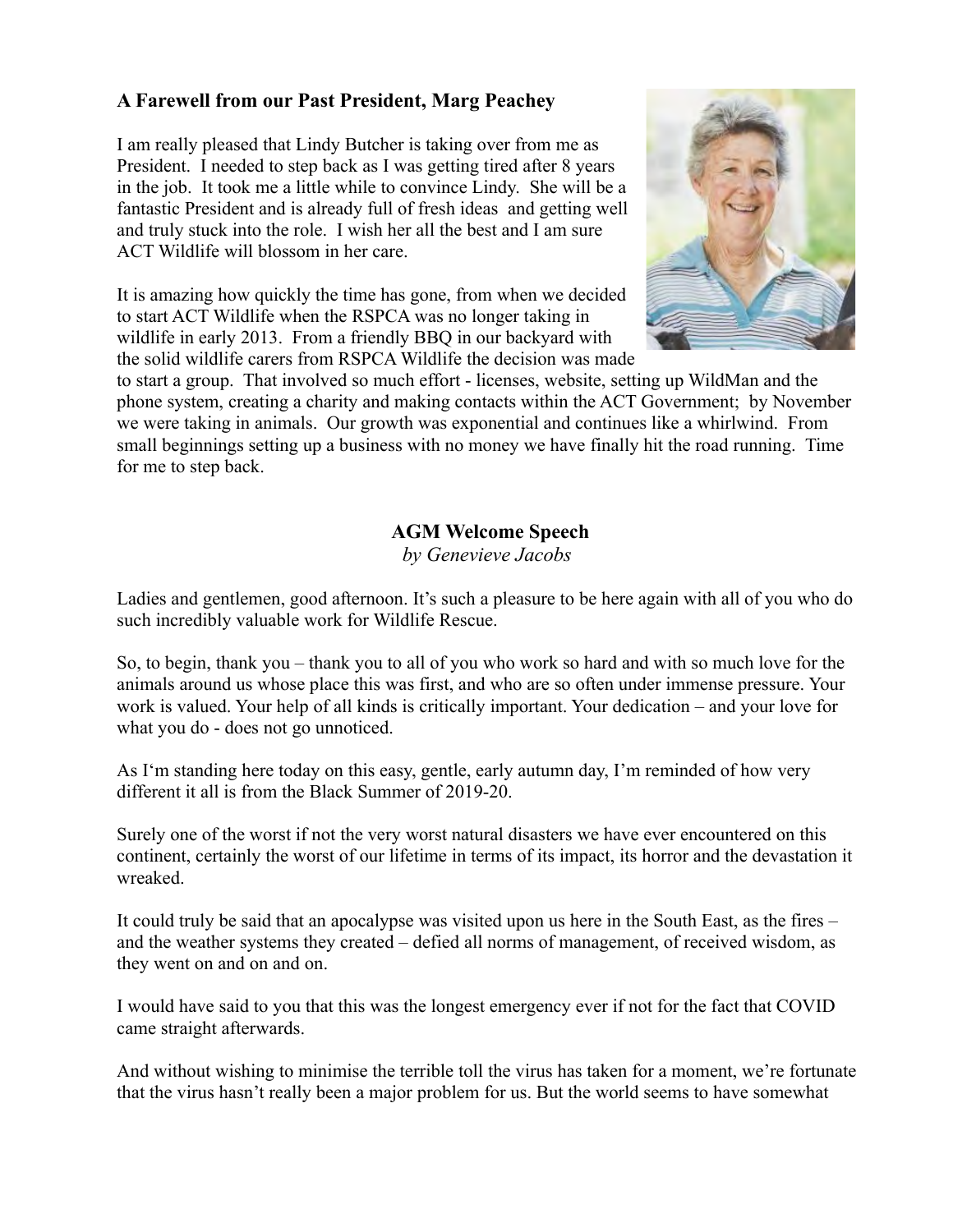forgotten just what we all went through because not only did people lose their lives and homes, but unbearably, so many millions of animals did too.

I think a lot of you feel the way I did: that what happened to the animals was the hardest thing of all to take, both during and after the fires.

There was the loss of places like the Two Thumbs koala sanctuary, already full of injured animals. The devastation wrought on the bush –one of our journalists from Moruya who is a wildlife volunteer went out shooting injured animals for days afterwards because the suffering was so great. They paid the shooter and bought the ammunition themselves.

Here in the ACT, we just don't know what happened after the Orroral Valley fire roared through because there was little or no access to extensively damaged sites in Namadgi.

But wherever our region was touched, there was the silencing of the bush, the places that will never come back. The first time I ventured down the coast I cried all the way from Braidwood on, looking at those devastated valleys over the Clyde where nothing will ever be the same again.

And even those animals who weren't in the fire's path suffered as we choked through days and days of smoke. Even at home at Wallendbeen, 200kms from the fire in every direction, the air was yellow and dense, and many animals suffered from the heat, the stress and the pollution.

This year of rain has been a true blessing. I don't think we could have coped physically, emotionally, without that gentle, cleansing, healing rain.

But could we have done better? That's the question I want to pose to you today.

I had an interesting conversation with Mike Kelly, the member for Eden Monaro, before he retired. We talked about how nobody had really thought through a wildlife response to the fires that could, and should, have been as central to the emergency response as the RFS, emergency services and the like.

There has been a \$200million allocation overall to wildlife and habitat recovery, and threatened species commissioner Dr Sally Box is leading an expert panel on prioritising recovery actions.

Many good things will come of this, including the money allocated to preventing extinction and species decline and supporting community work on the ground

But I think we need to think that one through – because while many people worked their hearts out for the animals using every resource they could find, the need could have been so much better recognised and planned before this terrible disaster. We must never again forget the animals when the fires come.

There was, from all kinds of ordinary people, a wonderfully generous response. I was speaking to an American fundraiser who had just moved here, and she said she had never seen such open hearted, unquestioning generosity. You just all opened your wallets without even stopping to think, she said to me.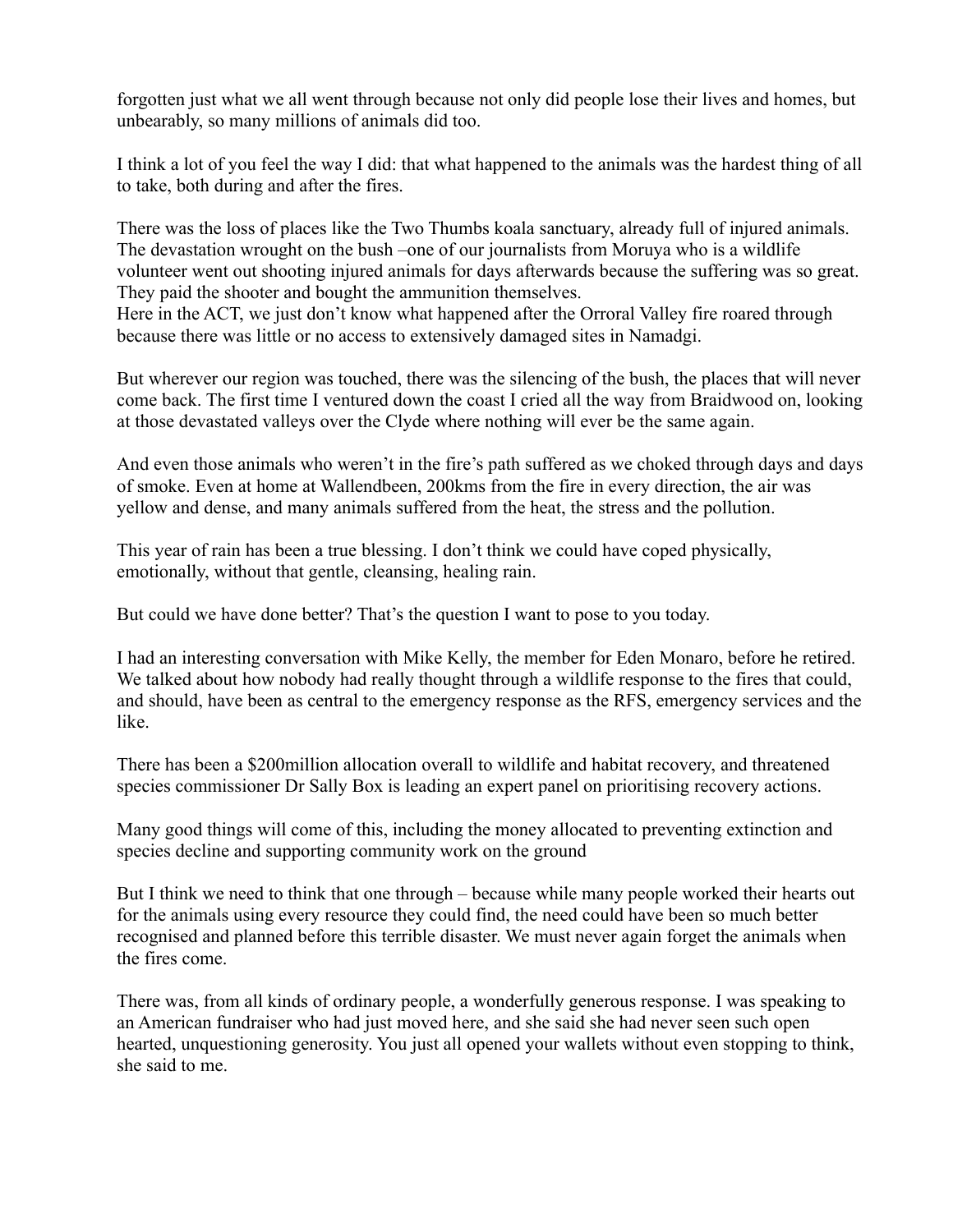Among the donations this past year, Wildlife Rescue received several grants that were used to improve facilities for caring for native animals, and World Wildlife Fund have provide the new flying fox aviary for at the Jerrabombera Wetlands that has just been opened.

What does this say to us? It says that many people care deeply about wildlife and rescue and are prepared to put their money where their mouth is. I think that's hopeful.

It says that wildlife and care for the environment has been dramatized unforgettably for many by the scale of the disaster we've seen although that is, of course, at the cost of millions of animal lives and habitats that may never recover.

But can we perhaps have some hope that this awful event has produced something of value?

I think there is hope. That hope is embedded in the everyday care that happens at ACT Wildlife. Every time someone signs up to learn more about caring for bats or birds, possums, reptiles or wombats, they are growing hope that animals are not alone.

We've seen, everywhere, significant spikes in people wanting to re-connect with the natural world, whether it's as simple as someone getting a pet or growing vegetables, or joining their local bushcare group, or becoming a wildlife carer.

ACT Wildlife's vision is that the welfare and biodiversity of wildlife in the ACT is maintained. That won't happen by accident in this fast-growing city. It will take all the hope, all the new interest to turn into ongoing action.

It doesn't matter if that's through wildlife care, donations, volunteering or advocacy, to each their own. You are the foot soldiers of this revolution in hope, and I thank you from the bottom of my heart – all our hearts - for everything you do.



*Genevieve with a baby wombat*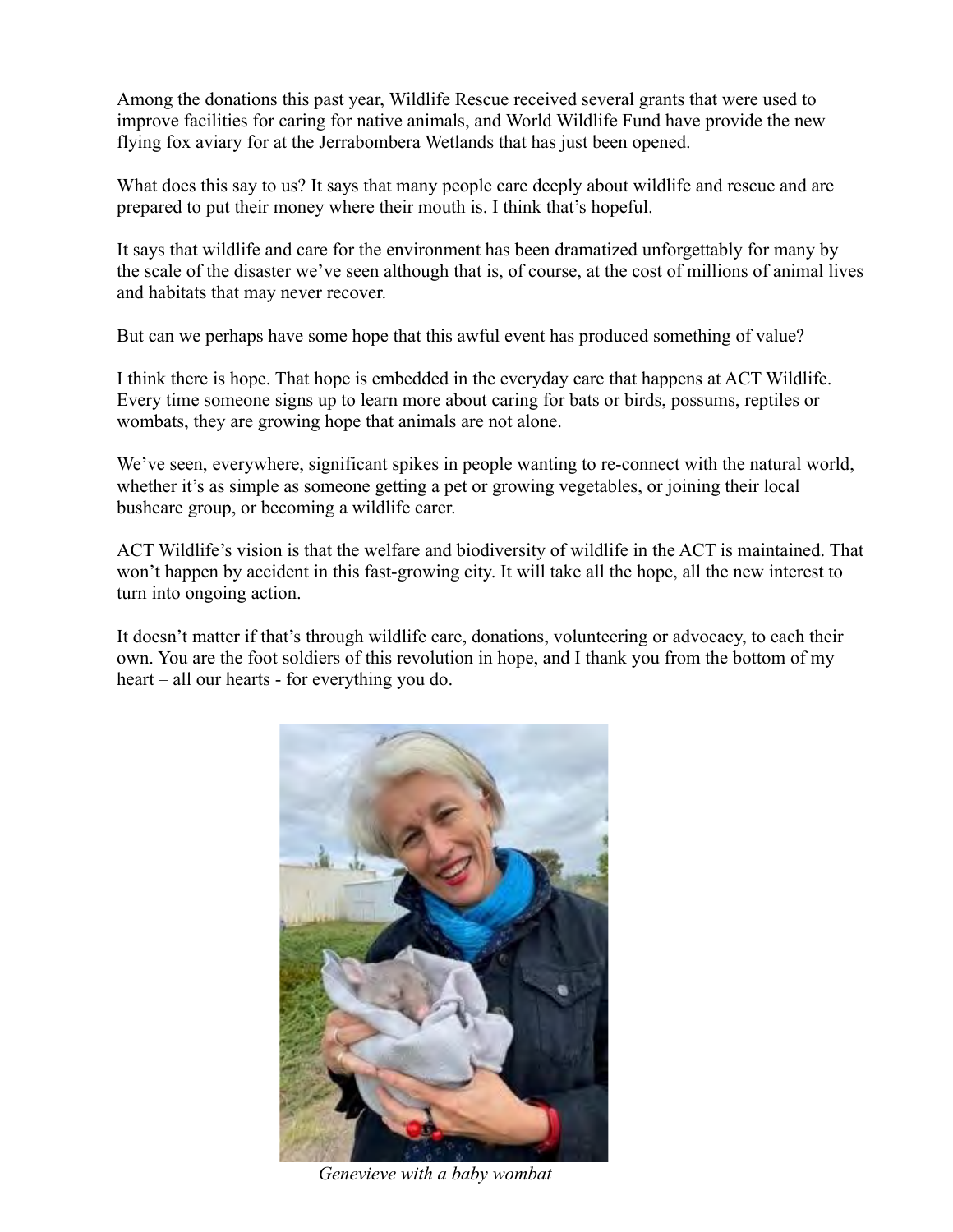### **Coordinators Turn Around**

Several coordinators are taking a break and passing the baton.

This is effective immediately:

**Possums Southside**: Michelle has been possum coordinator since 2013 and now grandparent duties are taking over. Thanks Michelle, you and Richard have contributed so much to ACT Wildlife initially with setting up the phone, training possum carers and mentoring many, helping with releases and assessment of possums and gliders. Cheryle will be aided by Corin Pennock in an assistant capacity for Southside.

**Reptiles:** Thanks to Hange, she has started studying and has handed reptile coordinating to Luke Robbie.

**Birds Northside:** Helen has been Northside bird coordinator for some time and has trained bird carers and conducts orientation training. Sara Lo has picked up the baton.

**Flying Foxes:** Denise is taking a break after several years in the position and Marg Peachey will be taking over

Thank you to the outgoing coordinators and welcome to the new people. All coordinators are experienced in their species and have at least 3 years experience with ACT Wildlife.

Coordinators are experienced and can assess new animals and train you to assess animals thoroughly. If no coordinators are available talk to Angie at Jerrabomberra Wetlands. She is eminently qualified to assess all animals. This alleviates our dependence on vets.

#### **More Training for 2021**

This is the calendar for the year. We are gradually getting it onto Eventbrite and these will be listed on the website.

Basic Birds: 6th June, 26th Sept, 27th November Advanced Birds: 22nd August Baby Birds: 10th October Possum Care: 15th August Reptile Care: 25th July Wombat Care: 21st August Orientation: 16th May, 11th July, 11th Sep, 14th November Phone and Transport: 29th May, 18th July, 25 Sept, 28th Nov Bats:18-19 September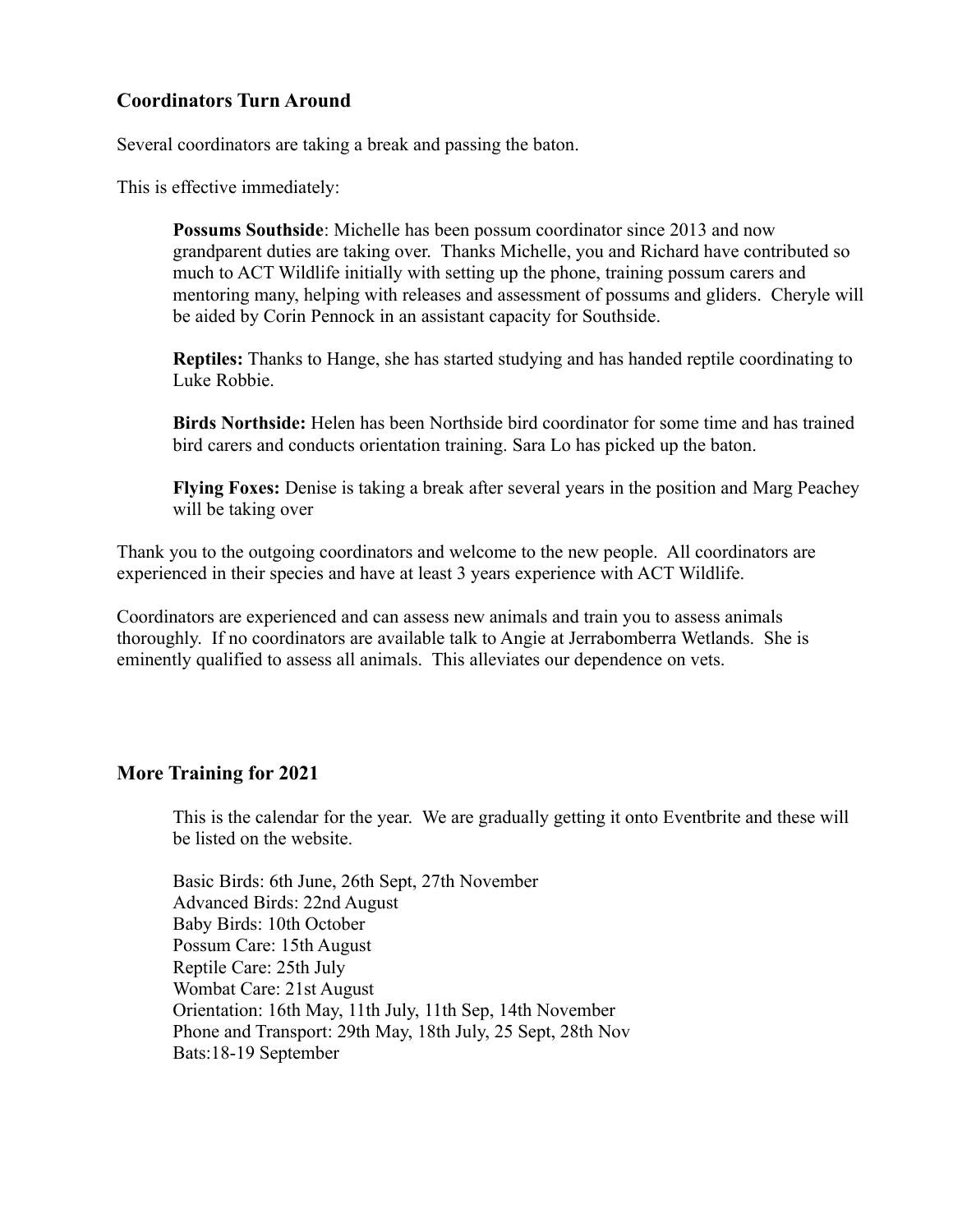### **Committee Meetings are Free to Join for all Members**

All members are welcome to come to committee meetings which are held on the first Monday of each month. If you have something to contribute, suggest, or complain about please express an interest to Dorothy at  $info(\partial_{i}$  actwiildlife.net We welcome member contributions.

### **Artist Akka's Generous Donation**

Local artist Akka Ballenger Constantin has shared her beautiful leaf paintings to help raise money for both ACT Wildlife and Wildtalk. The exhibition ended on March  $20<sup>th</sup>$  but we still want to give her a special thanks for all that she did for us.

More about her exhibition and her artwork: https://canberraweekly.com.au/emerging-artistillustrates-connection-to-nature-at-craft-act-exhibition/



*Image (C) Canberra Weekly*

#### **We are now set up with the ACT Container Deposit Scheme**

To donate to ACT Wildlife you need to use the drop off code **E012893** and our phone number is **0432 300 033**. There are more details on this page: <https://actcds.com.au/how-to-participate/>

To donate to a charity - You can return eligible drink containers to three different types of return points: Drop & Go Point, Drop & Go Pod and Cash-back Depot. There are a number of return points located across the ACT – there is one near you!

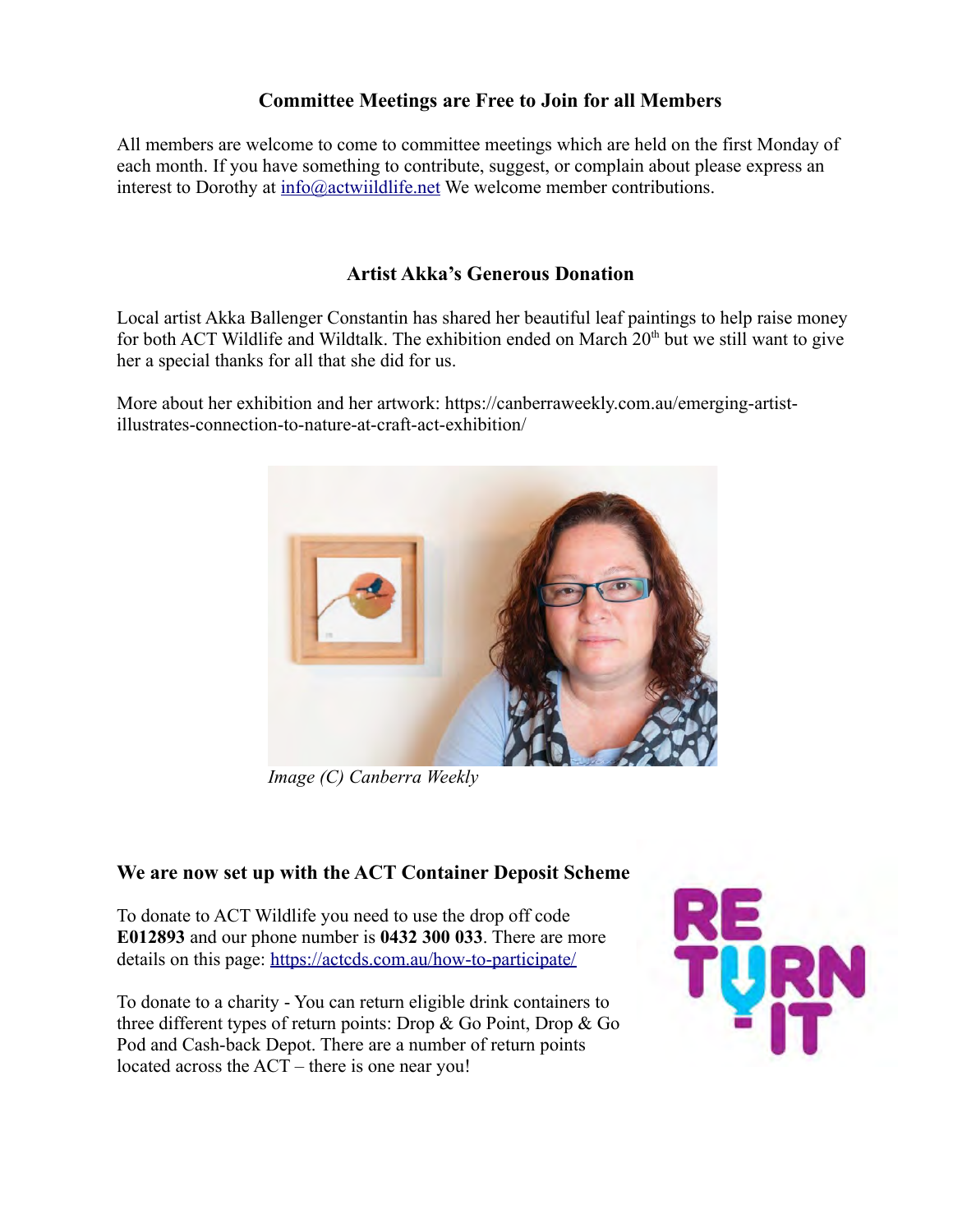# **Animal Intake from December 1st to February 28th**

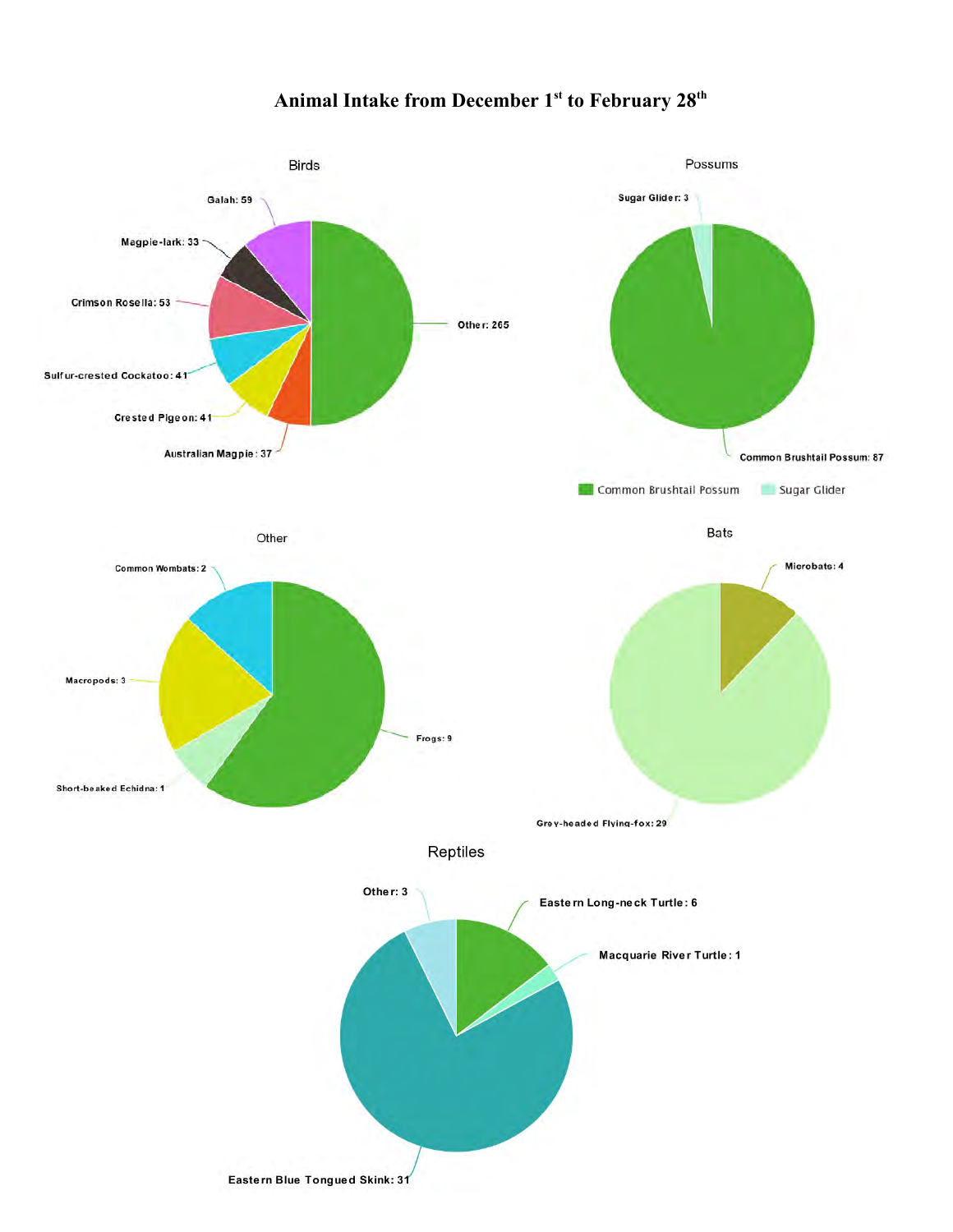## **ACT Wildlife Sponsor a Species**

The Sponsor a Species program allows ACT Wildlife supporters to sponsor birds, bats, reptiles, wombats and possums. Three different levels of support are available-- Fledgling, Wild Thing and Wildlife Warrior -- with three levels of rewards in return. Monthly donations really help care for our birds and animals, buying food, medicine and more.

Check it out:<https://actwildlife.net/sponsor-a-species/>



### **Mange Treatment Program**

The mange treatment program has started again at Cuppacumbalong.

After being stalled due to hazardous smoke from last summer's bushfires and then the constraints imposed by COVID –19 measures, the Mange Treatment team is back in business.

On Sunday 28 March 11 volunteers braved the soggy conditions left behind by the flooded Gudgenby to carry out a GPS

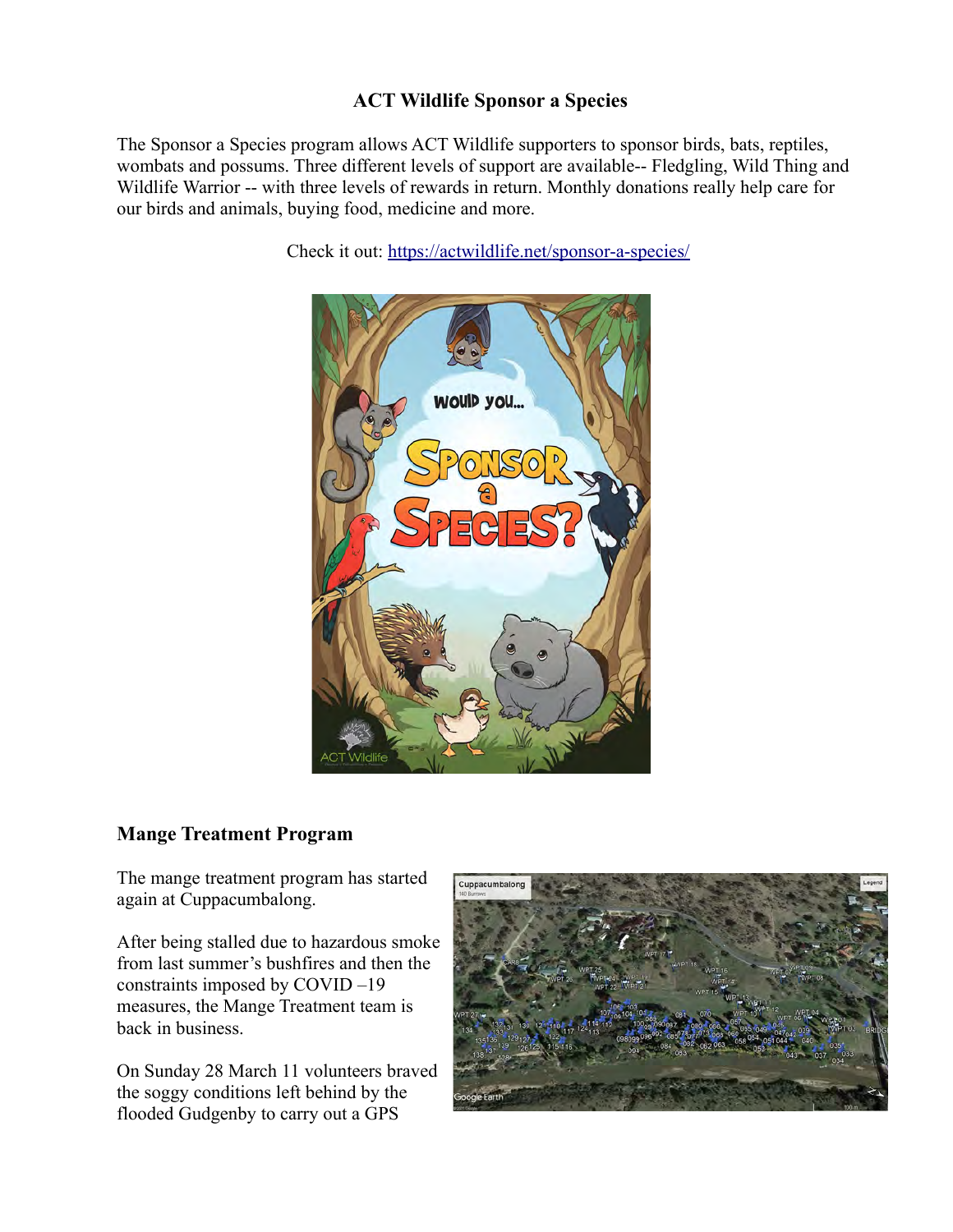mapping exercise to locate burrows in preparation for a population treatment beginning the week after Easter.

We located about 150 burrows, many of them showing evidence of very recent renovations following the localised flooding around the area after last week's torrential rains. In some places the flood debris was in the lower branches of trees by the river.

After Easter the team will put a "burrow flap" in the entrance to each burrow and place the first doses of Cydectin into the dispensing cup of each flap. They will do this weekly for 16 weeks, collecting video records along the way of the health of wombats in the area.

If you'd like to be part of this team please email

[lindy@bigblue.net.au](mailto:lindy@bigblue.net.au) and we will add your name to our list and provide you with a link to the Google doc sheet where you can let us know your availability. Most weeks the work is completed within 2 hours, and ideally we would have about 12 people each week to carry out the treatments. You need to be a financial member of ACT Wildlife and the necessary training will be provided on site. You need to wear sturdy clothes and boots and bring a drink and snack. Gloves and secateurs are useful.



It's a great opportunity to spend some time outdoors in our lovely bush, only a short drive out of Canberra, whilst being part of a really important animal welfare program.

# **New Aviary at Jerrabomberra Site**

The new bat aviary at Jerrabomberra headquarters is now complete. Barbara Mabbott has this to say about the aviary;

The aviary is 12 metres long, 4 metres wide and 4 metres high. There's a special "release box" at one end where the bats ready for release can be placed to fly off when-ever they want. Nigel from CBC Metal Fabrications was hard working and capable throughout the project. He helped us find the Builder to apply their license when we needed one. He also secured an engineer to prepare drawings for the slab when we were told we had to have them. He absorbed this cost himself.

The Aviary has a double stainless steel mess construction to prevent a person putting their fingers through the cage and getting bitten. In consideration of the extreme temperatures in Canberra, there are some insulated panels on the north-west side of the Aviary and on part of the roof.

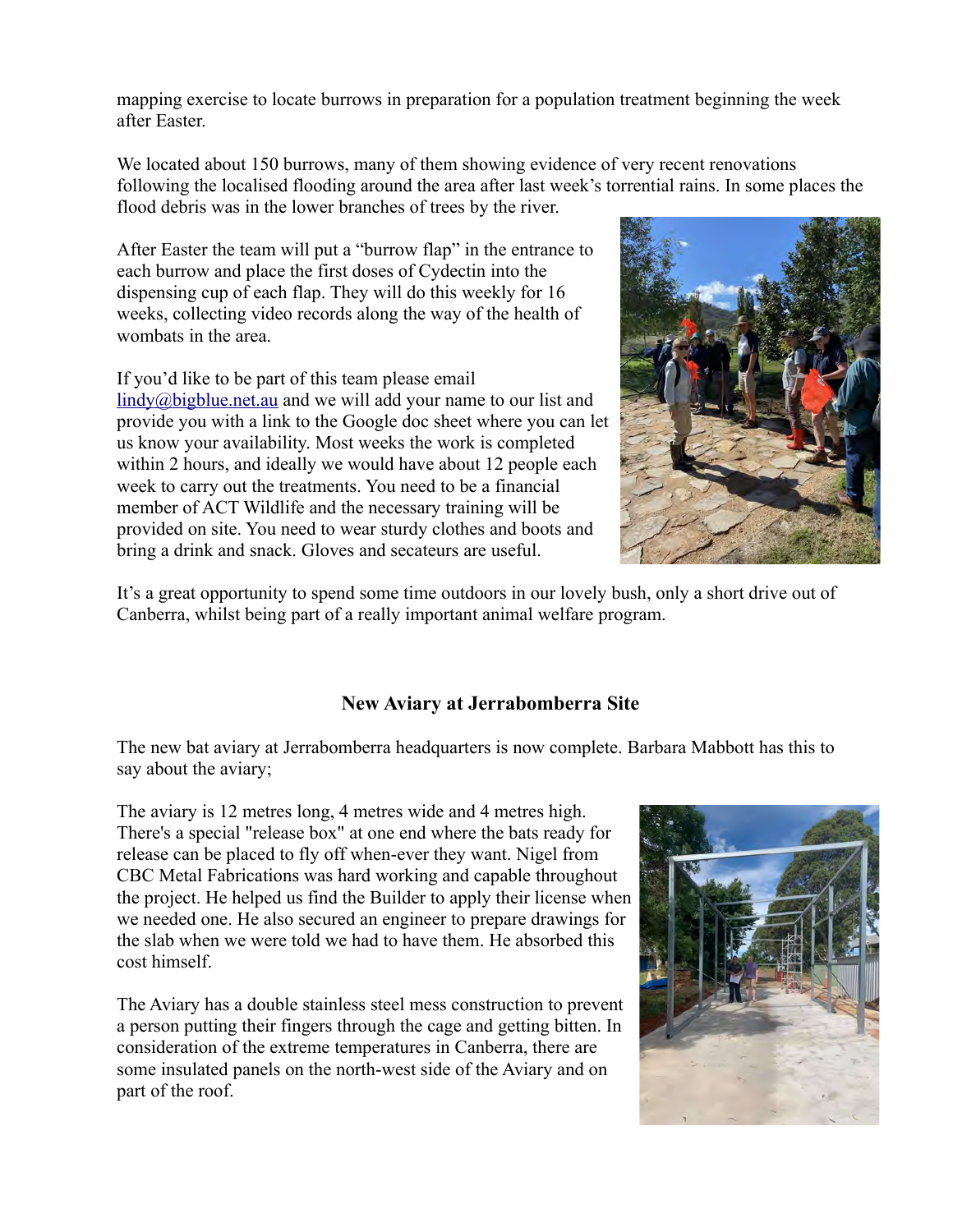At the end facing Jerrabomberra Wetlands we are in the process of building a mini "wetland" to process water runoff from cleaning the Aviary.

The ACT Wildlife duo of Denise Kay and Marg Peachey were the decision makers on the project, with input from many other flying fox carers.

Funding for the Aviary was donated by WWF Australia, but others have also donated. Firstly of course is ACT Government who donated the site for us to use. We want to thank Dom Gallagher, from Landscape Architect firm Garden space who prepared the design and drawings for a nominal fee, saving us thousands of dollars. We also want to thank Capital Certifiers, who managed the Certification process for free in exchange for naming a bat "Bonnie". This also saved us thousands of dollars. Finally we had the generous support of nearby Canberra City Farm who decided in



favour of supporting our plan to have the Aviary adjacent to their garden plots in Fyshwick. Some pics of progress on the Bat Aviary at Jerra. The structure was built by @CBCmetalFabrication.

### **Help Needed for Aviary Relocation**

*Lindy Butcher*

People may think that being a wildlife volunteer is mostly about rescuing and caring for our wildlife in need. But there is an army of people behind the scenes making sure that carers can do their caring with the equipment they need.

On Saturday over the Easter break a team of people relocated an aviary from a carer who was no longer using it to someone who needed it and others were moved back into storage at our Duffy premises. The job was made vastly easier by the fact that the volunteers who no longer needed the aviaries had dismantled them ready for removal. Thank you, Hanlie, Hange and Missy.

The aviary movers usually hire a large trailer, but on this occasion a trailer was unavailable and they hired a truck instead, which bird coordinator Sara Lo said "was perfect for the job and heaps easier to reverse!" Thank you to the aviary moving team, Whitney, Patrick and Adam and the carers who put our aviaries to such good use.



If you'd like to help out with relocating aviaries the team are always in need of some able bodies with hand tools and some basic problem solving skills. The aviaries are used by our bird and possum carers and need moving from time to time as peoples' situations change and the numbers of birds and possums needing aviaries change. If you'd like to help let Sara know on **sara.lo@iinet.net.au**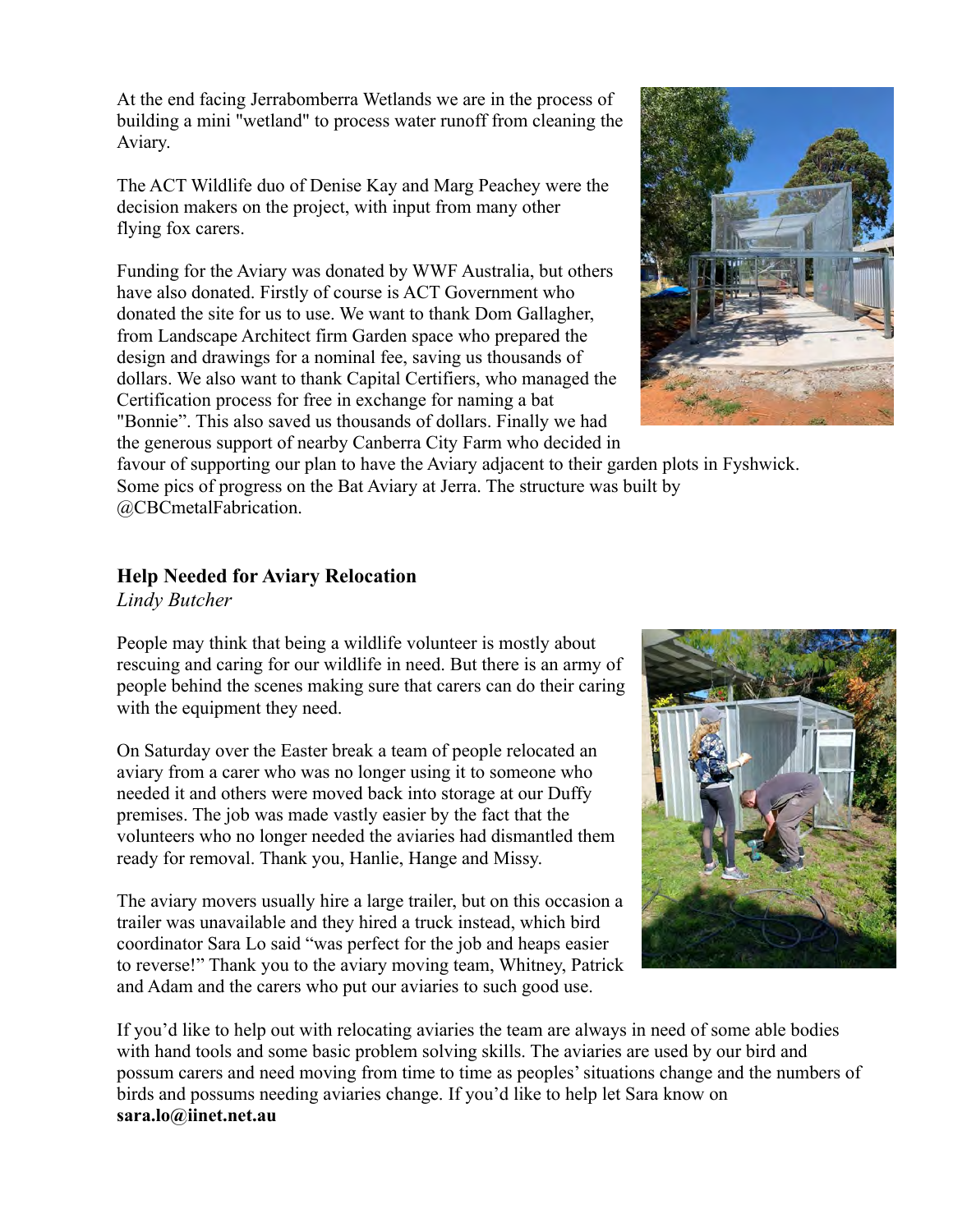#### **Possums the Star at Amaroo School**

*Sharon Woodward*

On March 5th a few of our special little marsupials were the star attraction at a presentation to a group of students studying zoology at Amaroo School. Lindy talked about marsupial development and discussed many of the features which make these animals so unique, and Sharon was able to share her experience caring for Archer wombat. Sylvie wombat and two gorgeous little possums provided the wow factor and helped generate some interest in volunteering with ACT Wildlife in the future. At the end of the discussion Lindy was presented with a small donation from the students which has gone towards wildlife care.



**Flying Fox Season So Far…**

*Sandra Corbett*

Every flying fox season is different, and this season is no exception to that rule.

It started late October early November with an unusual number of mothers with pups coming into care and also saw the first birth in care. A mother rescued from the steps of the National Library gave birth the day after coming into care. Mark Fraser, a vaccinated carer who got to see part of the birth said that 'it was all over within 10 minutes'. As is often the case the pup was premature but both mother and pup survived the experience and are doing well.

We then had a spate of power line electrocutions with some successful rescues of pups thanks to our enthusiastic rescuers and the Firefighting services and power companies.

Sadly, at 7:30pm on Christmas day an alert went out on What's App group "ACT Wildlife Bat Group'. A roosting tree in the colony at Commonwealth Park had come down. In response 8 of our vaccinated members gave up time on Christmas day and Boxing day to rescue flying foxes trapped and injured. As a result, 15 pups were rescued and taken into care, with 35 flying foxes dead or euthanized.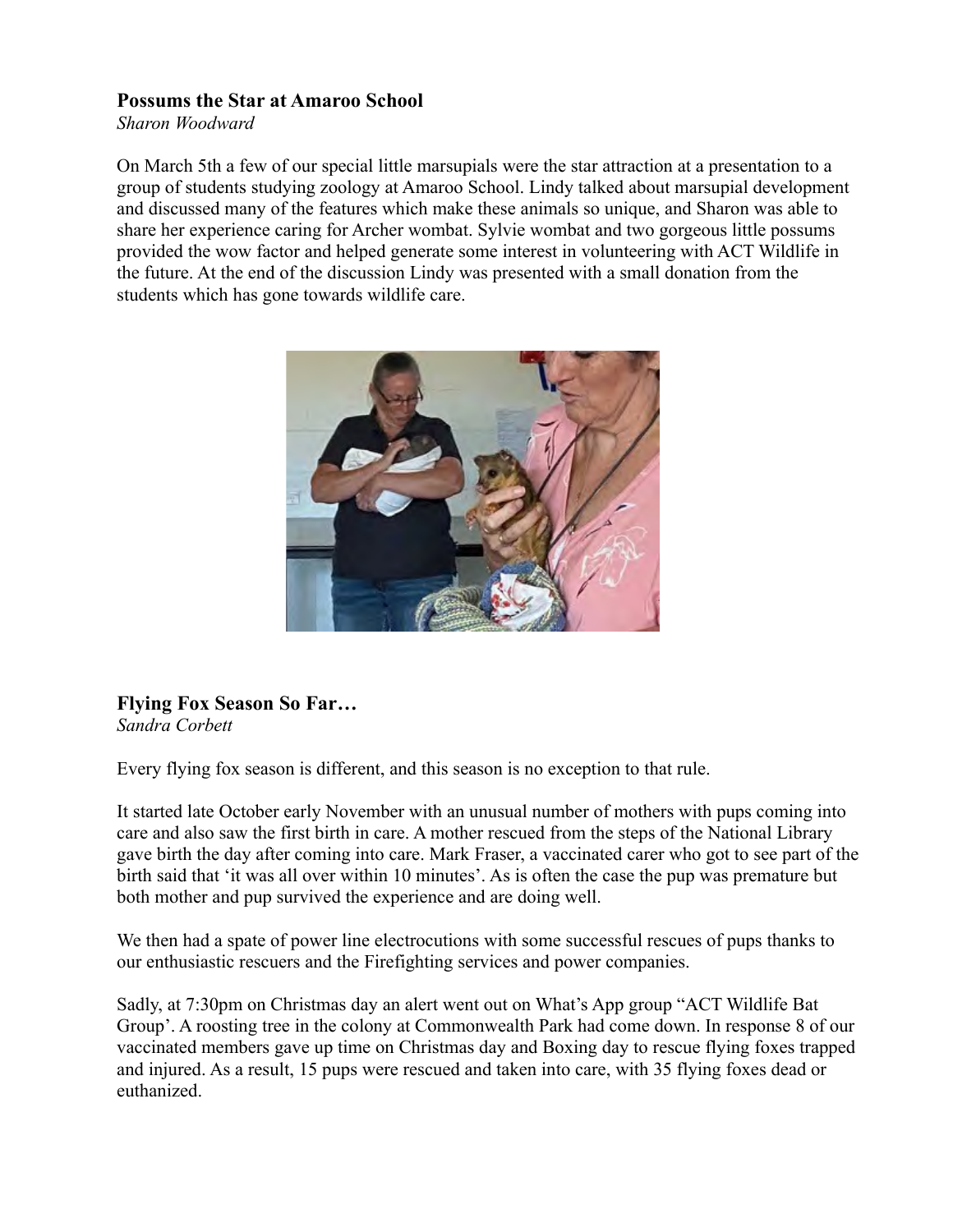A big thank you to everyone who gave up time on Christmas day and Boxing day on the rescue effort.

The next few months are likely to see an increase in netting rescues as the fruit trees ripen. Please take this opportunity to remind friends, family and neighbors with fruit trees to use wildlife friendly netting options like fruit netting bags to protect individual fruit, or completely enclosing the whole tree with wildlife friendly netting (you cant poke a finger through the netting). For more information visit [www.wildlifefriendlyfrencing.com](http://www.wildlifefriendlyfrencing.com/) and look for the link to the netting page.

Sandra Corbett ACT Wildlife Assistant Flying Fox Coordinator



*Kosta, a pup rescued on Christmas day. Named after Freddy Frapples, a regularly supplier of food for wildlife in care.*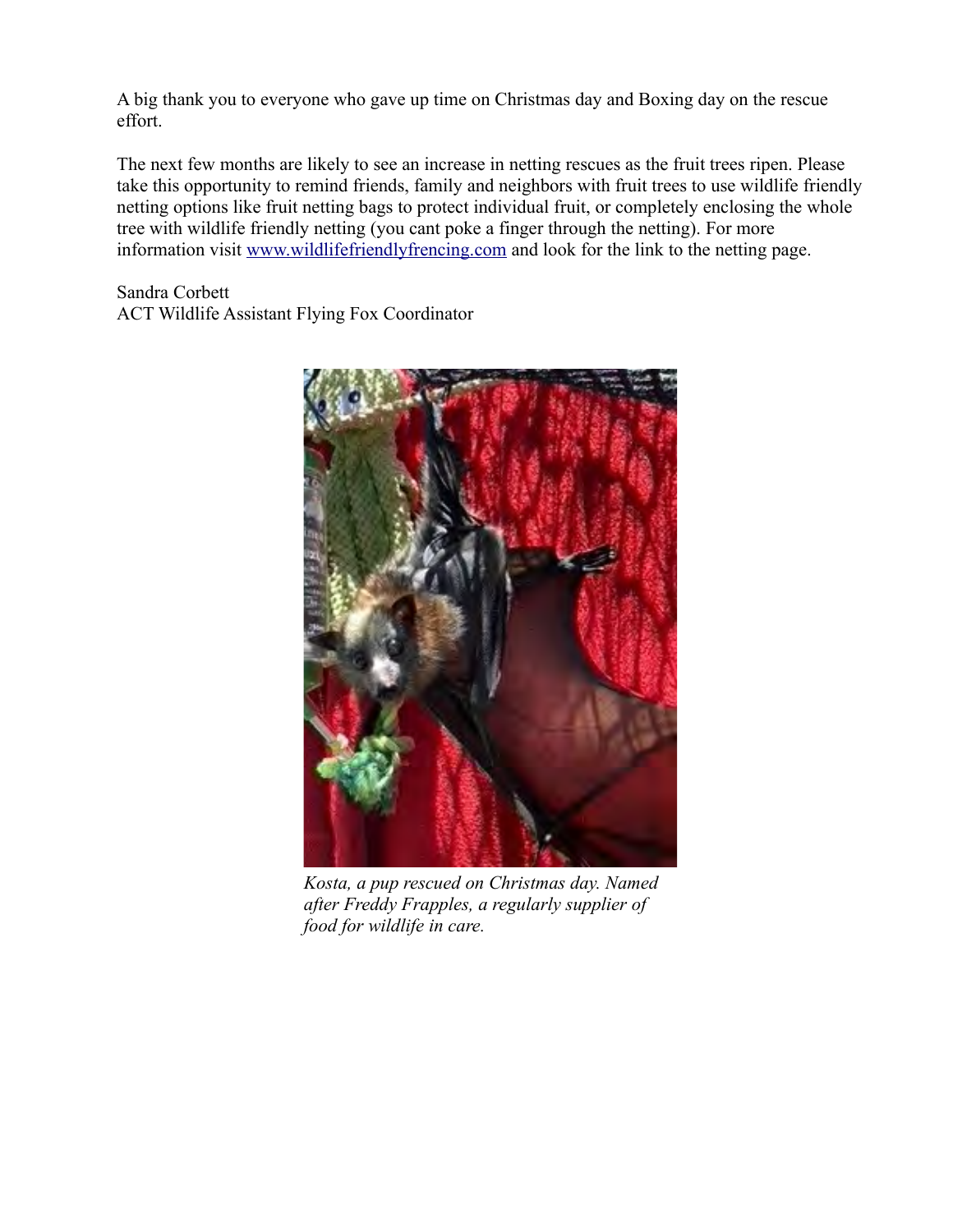**A Fond Goodbye with a Warning on the Shores of Burley Griffin**

*By Panduka Senanayake* 



*Picture by Panduka Senanayake*

`Goodbye' and `watch out for the fishing lines' were the final words of Susan Wishart and husband Steve Styles to this black swan saved from a slow and painful death either by a fish hook it had swallowed or from strangulation by the trailing fishing line entangling it.

Alerted from calls by several members of the public about the swan in distress near Blundell's Cottage on the shore of Lake Burley Griffin, Susan and Steve, volunteers of ACT Wildlife rescued the enmeshed swan which was one of a family inhabiting the area.

Upon cutting the entrapping line wrapped around its neck, feet and wings, an X-ray at the Inner South Veterinary Centre had revealed the hook in the swan's gullet. Following a difficult surgery at the Animal referral Hospital in Fishwick involving the cutting and removal of the barbed end of the fishhook through an incision made on the neck, the swan was taken to Susan and Steve's home for care and recovery.

The swan had made a surprising recovery for one who was nearly on its way to the 'big lake of the endemic Aussie black swans in the sky.'

It was released on Wednesday morning, a day earlier than planned by Susan and Steve who lugged a big box containing the swan to the canal near Blundell's Cottage.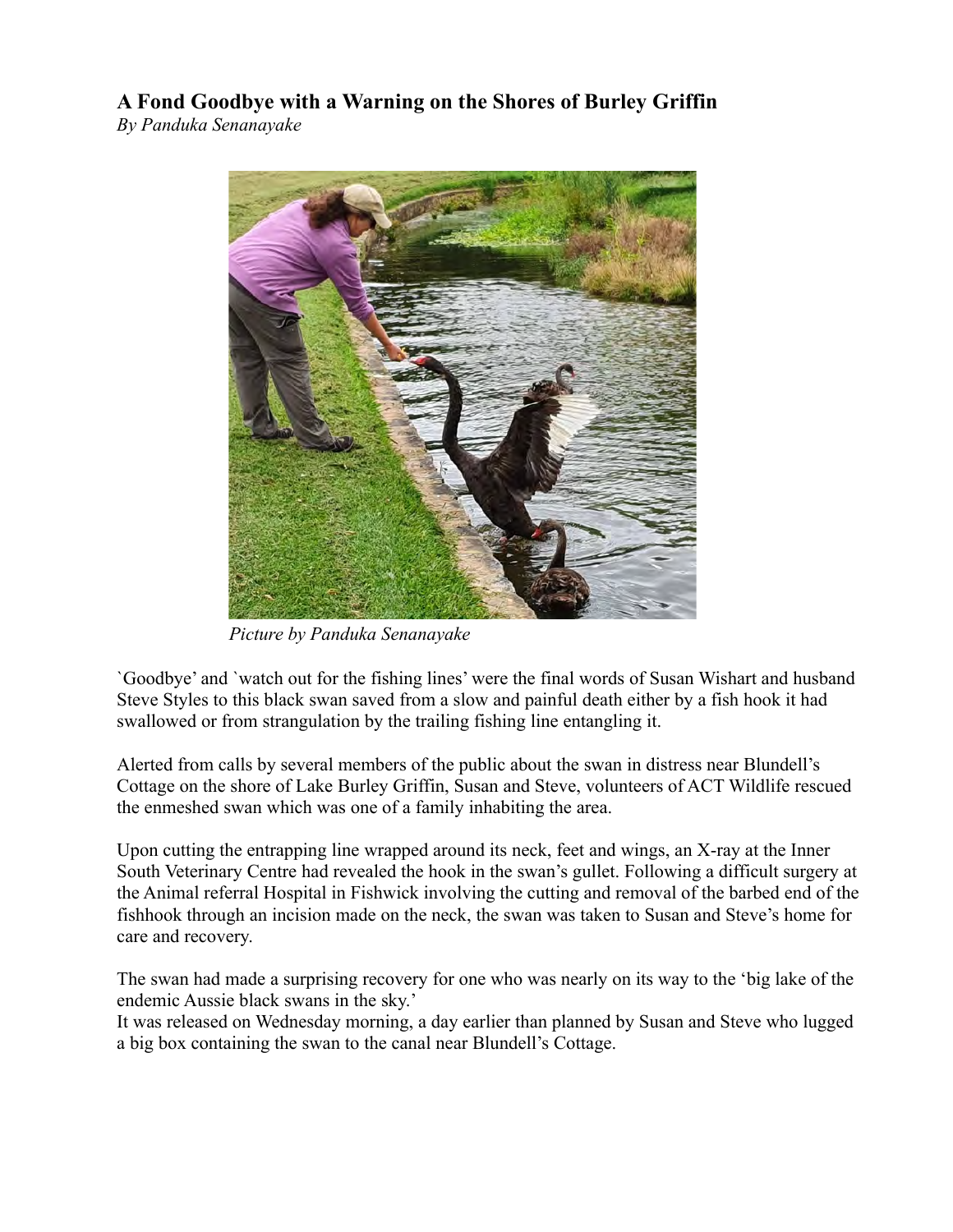As it 'honked' for its mates, a couple of fledglings from the mob joined the feisty swan which was fare-welled by Susan with a handful of corn and Steve with a warning against fishing lines.

However, the couple's job would only end later in the day once 'thank you messages' had been written and sent to the caring members of the public who rang ACT Wildlife on 0432300033.



*The fishhook is visible on the bottom left of the x-ray. Picture supplied by Susan Wishart; taken by Inner South Vet*

# **'Good luck fella, stay safe': a snake catcher explains why our fear of brown snakes is misplaced**

*By Gavin JD Smith, Associate Professor in Sociology Australian National University*

Sun, sea … snakes: all three are synonymous with the Australian summer, but only the first two are broadly welcomed. Of all Australia's snake species, brown snakes are among the most feared.

To some degree, this is understandable. Brown snakes are alert, nervy and lightning fast over short distances. When threatened, they put on a spectacular (and intimidating) defensive display, lifting the front half of their body vertically, ready to strike. They are also fairly common and well adapted to suburban life – especially the eastern brown species. Plus of course, certain species have a highly toxic venom designed to immobilize the mammals they prey on.

Besides my work as a sociologist, I'm also a professional snake catcher and handle scores of venomous snakes during the warmer months. I don't expect people to love



*image courtesy of theconversation.com*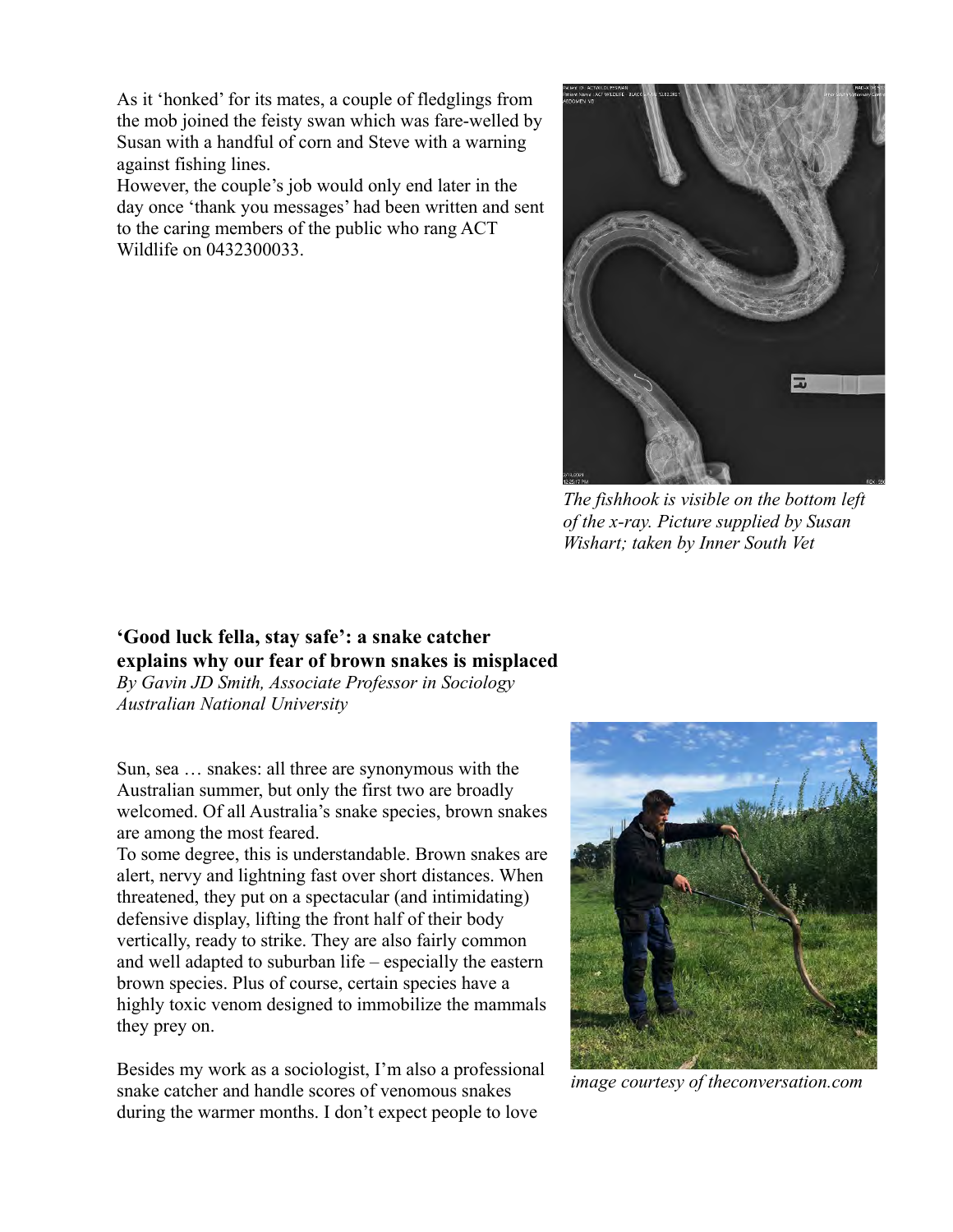snakes, but I do believe greater knowledge about them will help with their being respected more as keystone ecological creatures. Not just wicked serpents, around two Australians die each year from snake bites, and the brown snake family causes the most human – and likely pet -fatalities. But compare that figure with the annual road toll (1,188 deaths in 2019) or the 77 people killed by horses and cows in Australia between 2008 and 2017. You can see why many herpetologists – or snake experts – feel Australians' fear of snakes is somewhat misplaced.

Where does this fear come from, then? It partly arises from the representation of snakes throughout human history as menacing. The fact that snakes are coldblooded, with an unblinking stare, means humans have often depicted them as callous and cold-hearted. Examples include the serpent who corrupts Eve in the Book of Genesis, and monstrous mythological characters such as Medusa. Partly because of these and other depictions, snakes are often considered something to be feared. When they slither into our manicured back yards, they are seen as a "problem" that has transgressed our sanitized domestic lives. And this fear is often transferred down the generations. In my snakecatching work, I have extricated snakes from backyards and homes, a shopping center, parks and school classrooms. I've even removed snakes from a woman's boot, under a soccer team's kit bag and inside a weapons bunker! About 85% of the snakes I work with on call outs are eastern browns. Many callers wanting a snake removed experience intense emotions, from shock and hostility to awe and reverence. Most want the snake taken as far away from their property as possible.

After catching a snake, I release it into a suitable non-residential environment. I always wonder what happens to it next. Snakes face numerous threats. They can be harmed or killed by humans, pets, feral animals or predators. They are also threatened by habitat loss, climate events and contaminated prey items. I release each with the departing words: "Good luck fella, stay safe, stay out of trouble."



If you are feeling stressed, overwhelmed, unsupported or even bullied talk, in confidence, to a Wildtalk counselor.

# **1300 307 111**

This is a 24/7 service for anyone working with Australian wildlife. There are a lot of resources. Check out <https://wildtalk.org.au/resources/>